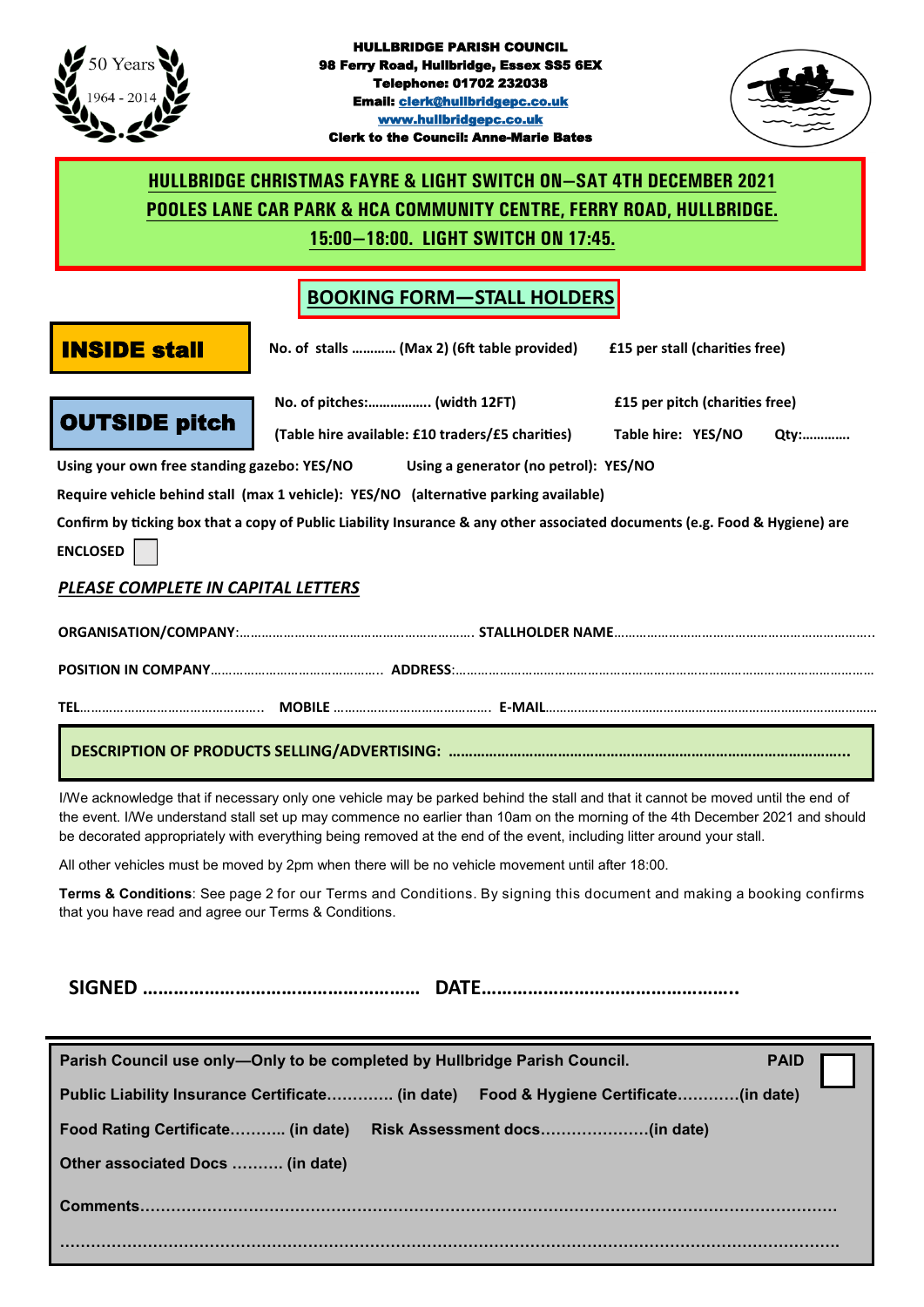



## **Hullbridge Christmas Fayre, Sat. 4th December 2021**

#### **BOOKING/EVENT TERMS & CONDITIONS**

#### **YOUR STALL**

 Your stall consists of an outside pitch (width 12ft ) or an Indoor stall (6ft table provided), which you have booked. Your stall must not be sub-let to any other party. Special requirements such as access to power sockets must be requested at the point of booking (inside only); provision cannot be guaranteed but we will aim to provide these where possible. We aim for a variety of stalls but cannot quarantee there will not be other stalls of a similar nature.

#### **SET-UP AND PRESENTATION OF STALLS**

There will be no admittance to the venue before the stated set-up time of 10am. Please note we do not offer any gazebos or other weather protection. We carefully plan allocation of spaces, prior to the event, so space allocation/ position cannot be deviated from our allocation plan. Stalls must be fully set-up before the event starts and all tables must be well presented and set-up safely. You must ensure that all display racks/shelves, lighting or signs or any other stall furniture are stable and secure and will not cause any hazard or obstruction to any member of the public, staff or stall holders and animals. It is prohibited to move your table to another location, (unless due to unforeseen circumstances the event organiser requests you to move – which if required assistance will be given) or if we deem your display to be unsuitable, create a hazard or for any other legitimate reason. The tables have been set out to provide a safe entry and exit for all concerned and to provide as much room as possible for visitor safety. Stalls must not be dismantled until the advertised closing time.

#### **TRADING STANDARDS**

All exhibitors selling food items must provide a current food hygiene certificate with their booking.

#### **CHILDREN**

Children under the age of 14 years are not permitted to remain at the stall unless supervised by an adult stallholder.

#### **BEHAVIOUR**

Stall holders and/or their helpers must conduct themselves in an orderly manner and must not use obscene language. Abusive or anti-social behaviour whilst on site, by stallholders or their associates, will result in instant dismissal from the event. Abusive behaviour, either verbal or written, towards Hullbridge Parish Council staff and/or its Councillors, contractors or visitors will not be tolerated and will result in instant dismissal from event and any future events.

#### **BOOKING & PAYMENTS**

Bookings will only be processed if accompanied with the booking form, correct fee and required certificates. Preferred payment method is BACS (Sort code: 60-83-01, Account number 20272300) **PLEASE ENSURE YOU STATE YOUR "STALL NAME" IN THE PAYMENT REFERENCE BOX WHEN PAYING BY BACS OTHERWISE WE WILL NOT BE ABLE TO MATCH YOUR PAYMENT AGAINST YOUR BOOKING FORM WHICH WILL AFFECT YOUR BOOKING**. Alternatively you can pay by cash or cheque, made payable to HULLBRIDGE PARISH COUNCIL, All payments are non refundable. Please do not send cash by post.

#### **CAN WE PAY ON THE DAY OF THE EVENT?**

Fees are to be paid prior to the event unless agreed with the Clerk.

#### **PUBLIC LIABILITY INSURANCE**

All Stall holders must have their own Public/Product Liability Insurance. Your stall must be manned at all times. It is your personal responsibility to ensure you trade legally and safely at all times. In addition, we are not responsible for damage to or theft of your stock/property whilst you are attending our event. You agree to indemnify Hullbridge Parish Council, the event organiser from any claim that may be made by any third party.

#### **CANCELLATION OF CHRISTMAS FAYRE.**

Hullbridge Parish Council will put in place all reasonable plans and efforts to ensure that the Christmas fayre goes ahead as advertised. However, we cannot be held responsible for circumstances which are outside or beyond our control which lead to a change in, or cancellation of the Event. In the unlikely event of the Christmas fayre being cancelled or the venue being unavailable we will endeavour to arrange another date in the near future. Once a booking has been confirmed booking fees are non-refundable.

#### **OUR ASSURANCE**

As with any event, we cannot guarantee visitor numbers but we will do our utmost to ensure that you have a successful Event, bad weather or interruption of power or services is out of our control. Hullbridge Parish Council reserves the right to amend these terms and conditions at any time and without prior notice.